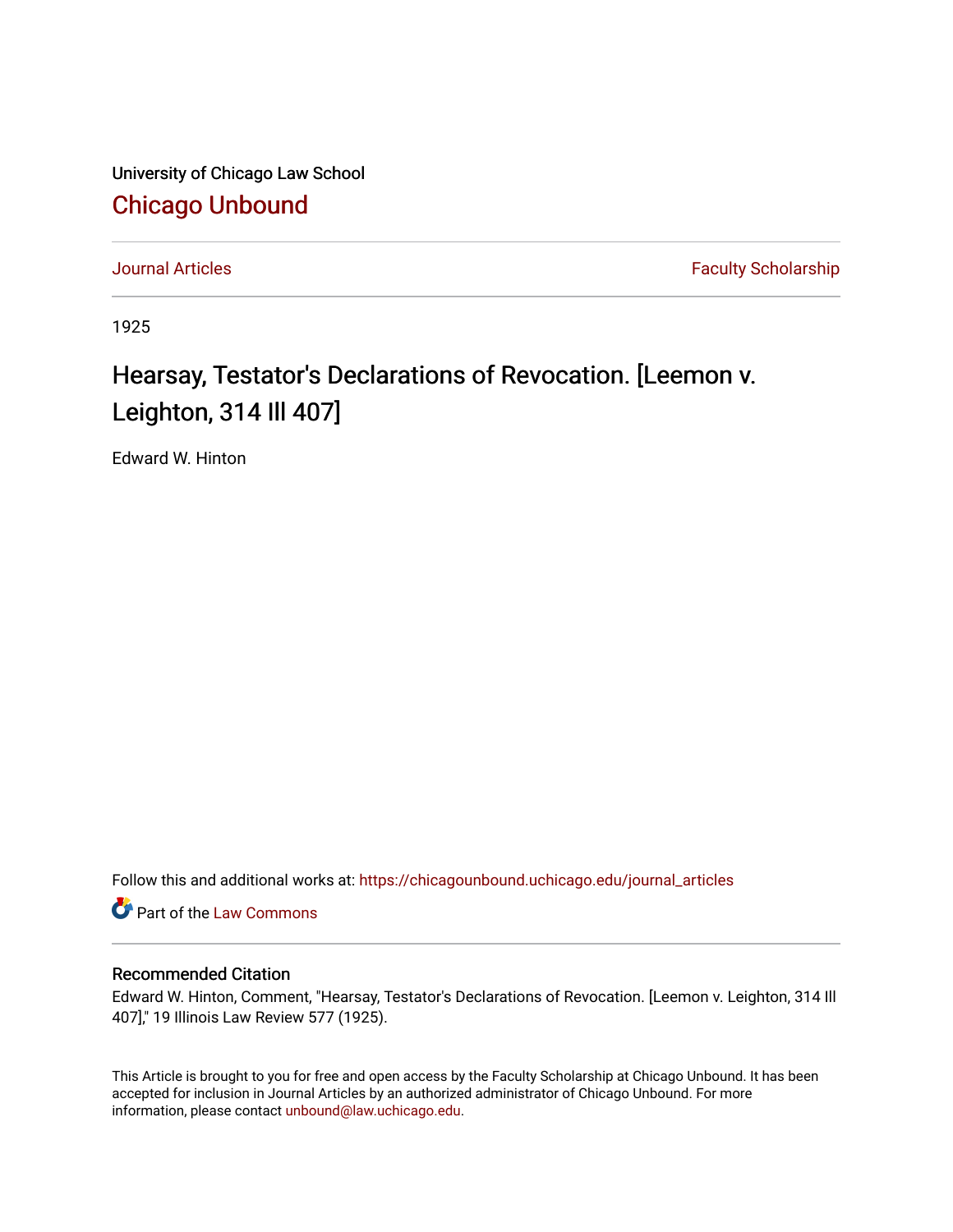to the interest of the survivors, in case of death of one of them, the rule became very pertinent.

## ELMER M. LEESMAN.

EVIDENCE-HEARSAY-TESTATOR'S DECLARATIONS OF REVOCA-TION.7-In a proceeding to probate an alleged lost will, defendants contended that the will had been destroyed by the testatrix animo revocandi, and to sustain that contention, were permitted to prove statements of the testatrix to the effect that her will was unsatisfactory and that she had put it in the stove and destroyed it. *Held:* that such statements were properly received.<sup>1</sup>

In support of this ruling the opinion quotes the following passage:

"The declarations of a testator after the execution of his will are admissible, in the event of its loss, to show that it had not been cancelled. (In the matter of *Page* 118 Ill. 574.) Under the same circumstances they are admissible to show that the loss or destruction was in stances they are admissible to show that<br>accordance with the testator's purpose."<sup>2</sup>

The case of *Holler v. Holler* was a proceeding to probate a lost will, but the declarations of the testator there admitted simply expressed his dissatisfaction with his will and implied an intention to die intestate. There is a familiar exception to the hearsay rule under which statements of a person expressly or impliedly asserting his then present state of mind or feelings are admissible when such mental state is a proper fact to be proved. The reason for this hearsay exception is the practical difficulty of proving a mental state in any other way.

"The existence of a particular intention in a certain person at a certain time being a material fact to be proved, evidence that he expressed that intention at the time is as direct evidence of the fact as his own testimony that he then had that intention would be. After his death there can hardly be any other way of proving it."

Since a man's acts are generally the result of his intentions and feelings, such mental states may be proved as a basis for an inference as to his probable conduct.

"The declaration of a party that he intends to do a certain act, or pursue a certain course of conduct, is always admissible when the issue is whether the party making the declaration did the act or followed the course of conduct, because the declaration proves that those feelings exist which prompt the act or the course of conduct."<sup>4</sup>

Accordingly, declarations of intention to prove conduct have been admitted in a great variety of cases.

Thus, on the issue of self defense, uncommunicated threats by the deceased are admissible to show that he was probably the aggressor.<sup>5</sup>

- *1. Leemon v. Leighton* (1924) 145 **N. E.** (Ill.) 631; 314 Ill. 407. *2. Holler v. Holler* (1921) 298 **I1.** 418. *3. Mutual Life Ins. Co. v. Hillmon* (1891) 145 U. S. 285.
- 
- 
- *4. Mills v. Lumber Co.* (1893) 63 Conn. 103.
- *5. Campbell v. People* (1854) 16 Ill. 17.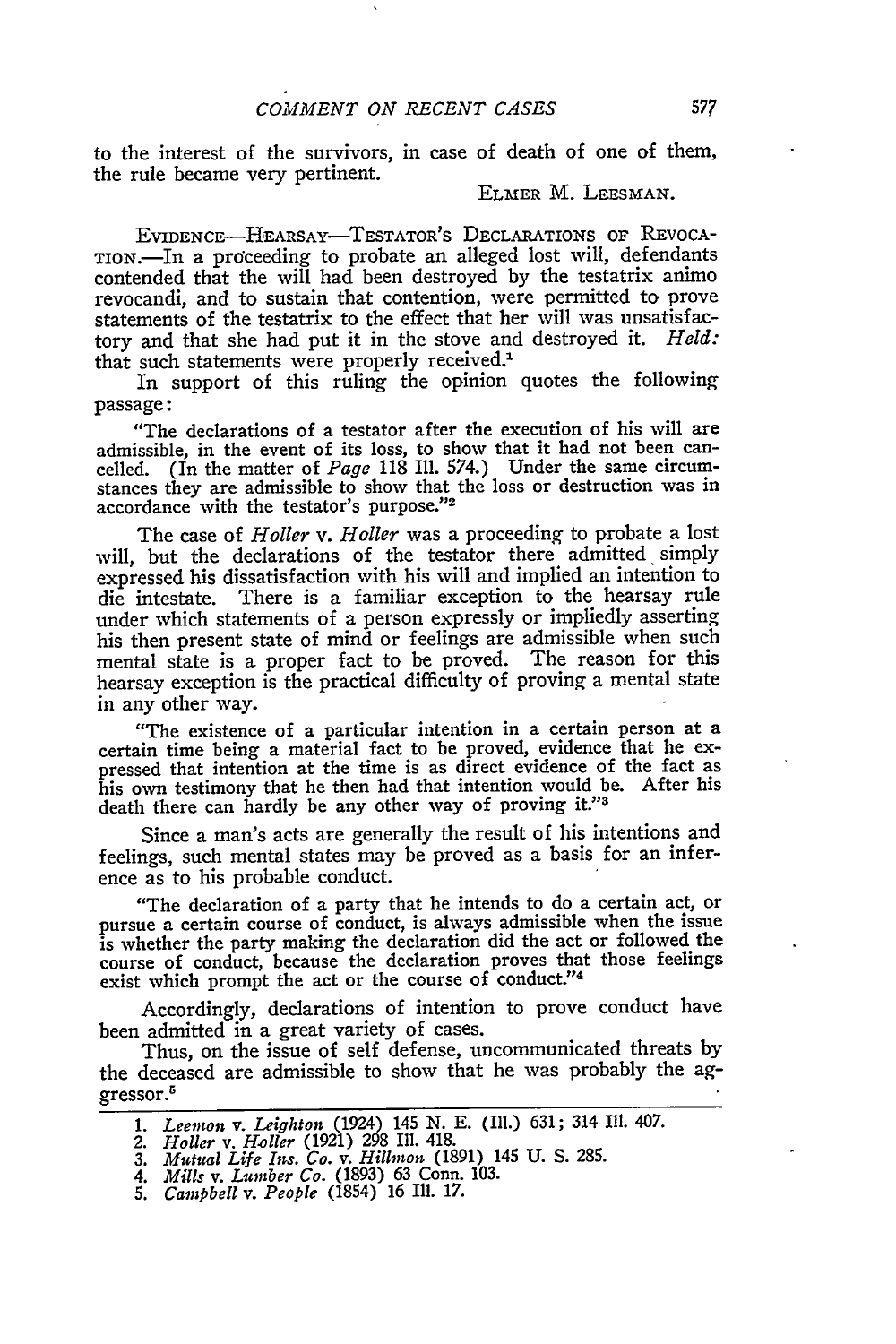For the same reason, threats of suicide by the deceased are admissible to prove self-destruction. <sup>6</sup>

Statements of an intention to take a certain trip have been admitted to prove that the declarant did so.7

Declarations by a testator of his intention to dispose of his property in a certain way have been admitted to prove that an interlineation in a will was probably made at the time of execution.<sup>8</sup>

The *Holler* case is strictly in line with these precedents in admitting declarations by the testator, showing his intention to revoke his will, for the purpose of proving that its disappearance was probably the result of that intention.

Whereas in the principal case the declarations directly asserted *a past* intention and a *past* act. For this purpose hearsay is not generally receivable. Statements to prove some mental state of the speaker are limited to such as indicate the state of mind at the time the words were spoken.<sup>9</sup>

From the speaker's state of mind at the time of making the declaration it may be possible to infer his past state of mind; as in one of the bankruptcy cases'0 where the debtor's statements as to his then fear of action by his creditors was admitted to show that his prior departure from England was for the purpose of hindering or delaying creditors. But such cases do not involve the admission of declarations directly asserting past matters, whether subjective or objective. In a number of the lost will cases, declarations by the testator expressing satisfaction with his will and referring to it as in existence have been admitted to negative revocation. $<sup>11</sup>$ </sup>

So far as these cases involve declarations by the testator of his satisfaction with his will, the reasoning is the same as in the other cases of inferences from a mental state to probable conduct. If the testator was satisfied with his will, as his declarations indicate, he would not be apt to revoke it, and hence its disappearance was probably due to some other cause.

In the cases where statements referring to the will as in existence have been admitted there was a fair implication of an absence of intention to revoke, as where the testator tells the members of his family that his will is in the keeping of his banker or his lawyer, or is among his papers, etc. It has also been suggested that such statements show his belief in the existence of the will, which he could not have if he had theretofore intentionally destroyed it, thus negativing prior *intentional* destruction by him. It is to be noted that even on this theory the statements are not admitted to prove that the will was then actually in existence, but merely that testator

10. *Rawson v. Haight* (1824) 2 Bing. 99.

11. *Whilely v. King* (1864) 17 C. B. (N. S.) 756; *Sugden v. St. Leon.- ards* (1876) 1 Pro. Div. 154; In re *Page* (1886) 118 Ill. 576.

<sup>6.</sup> Commonwealth v. Trefethen (1892) 157 Mass. 180; State v. Ilginfrites (1915) 263 Mo. 615. On this question the Supreme Court of Illinois requires with the alleged act; *Greenacre v. Filby* (1916) 276 III. 294.<br>7. Mutual Life Ins. Co. v. Hillmon (1891) 145 U. S. 285.<br>8. Doe v. Palmer (1851) 16 Q. B. 747.<br>9. Salem v. Lynn (1847) 13 Metc. 544.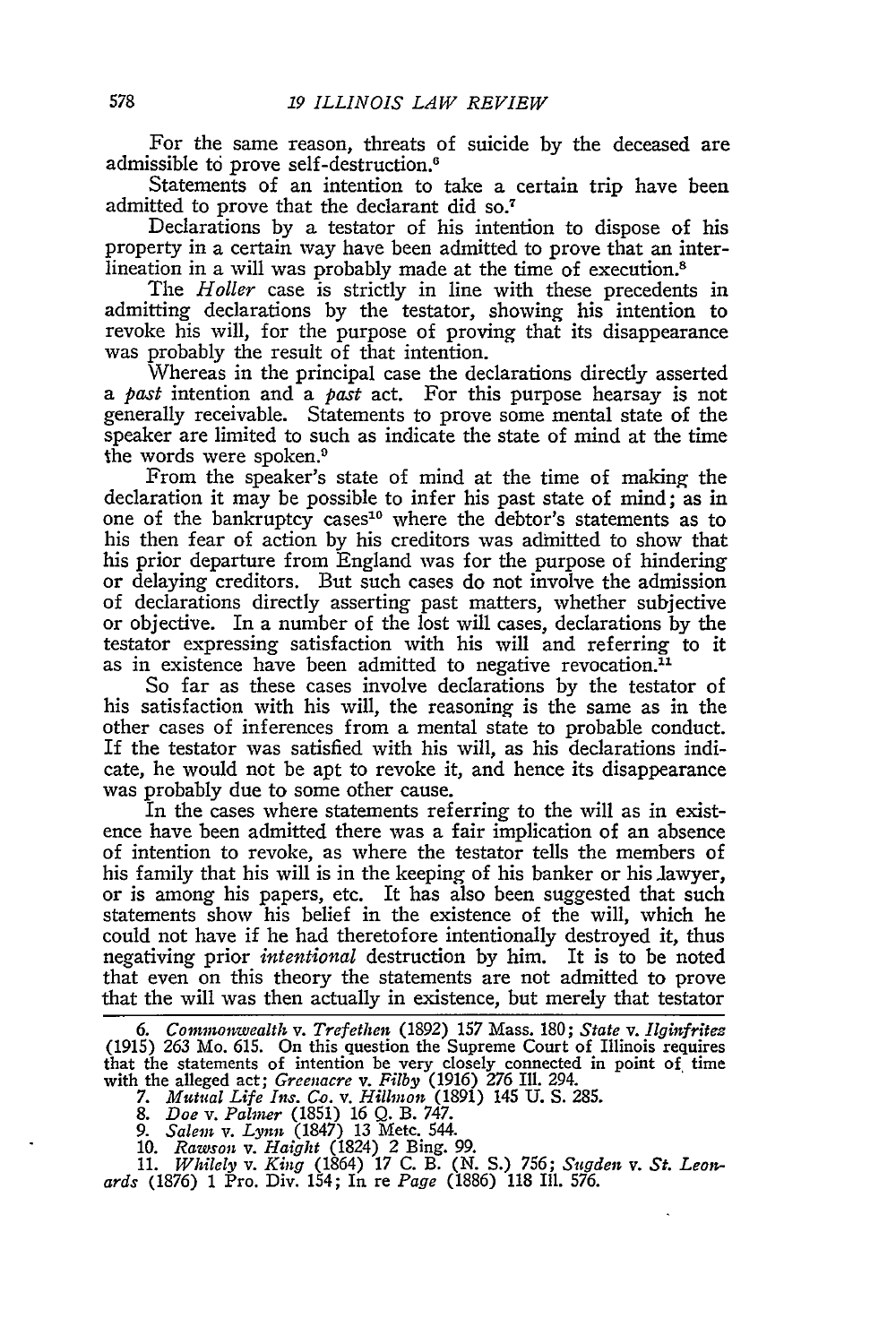so believed. This is quite different from using the testator's statement of a past physical act, to prove that such act really occurred, i. e., his statement that at some previous time he destroyed his will, to prove that he actually destroyed it.

That is the typical sort of evidence that the hearsay rule shuts out unless it falls within one of the recognized exceptions. The older cases do not recognize any exception for such statements **bj** a testator any more than in the case of any other person.

On this ground the English Court of Probate rejected statements by a testator that he had revoked his will.<sup>12</sup>

In another case,<sup>13</sup> it was sought to prove the contents of a lost will by the declarations of the testator showing what disposition he had made of his property. In holding the statements inadmissible Sir J. P. Wilde observed:

"The court has sought in vain for any principle or authority to justify the reception of such statements in evidence for the purpose of proving the actual contents of the absent will. It is familiar practice enough to receive the unsworn declarations of the testator in evidence, for the purpose of arriving at his general intentions where his competency is in dispute, or where there is any imputation of fraud in the making of his will. For in such cases the state of his mind and affections is in itself a material fact, of which such statements are the fair exponents. But where these declarations are vouched to prove, not only the testator's intentions, but the fact that he had declared and embodied those intentions in a certain will, they have no other title to confidence than the statements of any other person who had seen the will and could speak to its contents. In this aspect they became mere hearsay, and open to the well known rule excluding them as such."

The first suggestion in England of an exception in favor of a testator's declarations of a past fact occurred in the famous case of *Sugden v. St. Leonards.14* The will of the late Lord Chancelloi St. Leonards had disappeared under very suspicious circumstances. The evidence made it highly improbable that the testator had destroyed it. The difficulty was in proving its contents. The main evidence on this point was given by one of the legatees who took a large interest under the will.

In the court of probate declaration by the testator as to the contents of his will were received though not considered by Hannen, J., because he thought them inadmissible. The will was accordingly admitted to probate on the balance of the evidence which was clearly unobjectionable. The court of appeal agreed with Hannen, J., that there was sufficient evidence of the contents without the testator's declarations. Chief Justice Cockburn observed, however, that he was glad to find corroboration of the direct evidence of Miss Sugden, and that the testator's declarations were admissible for that purpose, because in a number of instances declarations of deceased persons were admitted where such persons had peculiar

14. (1876) 1 Prob. Div. 154.

<sup>12.</sup> *Staines v. Stewart* (1861) 2 Sw. and Tr. 320.

<sup>13.</sup> *Quick v. Quick* (1864) 3 Sw. and Tr. 442.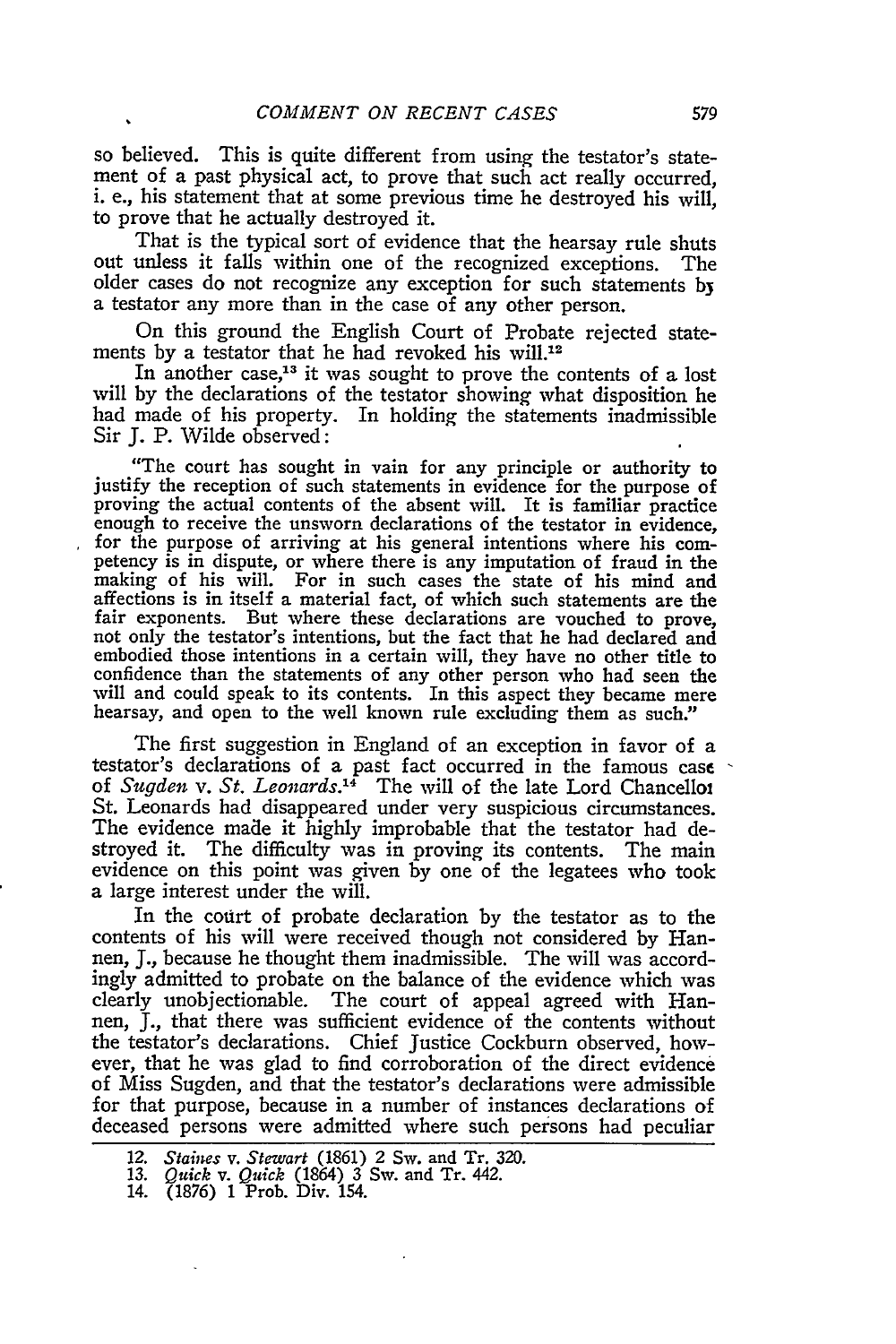means of knowledge and no motive to misstate, as in case of declarations by deceased members of a family in pedigree matters.

The pedigree exception is, of course, as old as the hearsay rule itself, but was never before successfully invoked to justify the admission of a very different sort of hearsay in a non-pedigree auniiss<br>case.<sup>15</sup>

Jessell, M. R., examined a number of the hearsay exceptions and found that in each the declarant was unavailable as a witness; that he had peculiar, or at least, personal knowledge of the facts; and that he had no motive to misstate, or at least was not speaking in his own interest. As all these conditions seemed to exist in the case of declarations by a testator as to the contents of his will, he thought that they should also be admitted.

It is doubtless true that in most of the recognized hearsay exceptions the testimony of the declarant cannot be obtained, and there is some guaranty of the truth of the statement. For example, in the case of dying declarations, the guaranty is found in the condition of the declarant.

In the case of statements against interest by deceased persons, it is self-interest which gives weight to the statement.

In the pedigree cases it is the absence of any motive to misstate family relationship. In the case of entries in the regular course of business, if is the fact that the entry is made at the time of the transaction according to a regular practice.

But it was never before contended that the hearsay exceptions could be extended indefinitely by analogy. Dying declarations are not admitted in civil cases.<sup>16</sup> Statements against interest do not include the confession of a crime by a third party.<sup>17</sup> Such examples might be multiplied to great length. The traditional view of the hearsay exceptions was thus expressed by Mellish. **J.,** in the *St. Leonard's* case:

"I think it would be a highly desirable improvement in the law if the rule was that all statements made by persons who are dead respecting matters of which they had personal knowledge, and made ante<br>litem motam, should be admissible.<sup>18</sup> There is no doubt that by rejecting such evidence we do reject a most valuable source of evidence. But the difficulty I feel is this, that I cannot satisfactorily to my own mind find any distinction between the statements of a testator as to the contents of his will, and any other statement of a deceased person as to any fact peculiarly within his knowledge, which, beyond all question, as the law now stands, we are not as a general rule entitled to receive."

In a later case,<sup>19</sup> the House of Lords doubted the soundness

- 
- 16. *Marshall* v. *Ry.* (1868) 48 Ill. 475. *17. Connely v. U. S.* (1913) 228 U. S. 243.

18. This suggestion appears to have been embodied in the Massachusetts statute, *R.* L ch. 175, sec. 66: "A declaration of a deceased person shall not be inadmissible in evidence as hearsay if the court finds that it was made in good faith before the commencement of the action and upon the personal knowledge of the declarant."

**19.** *Woodward v. Gonistone* (1886) 11 **A. C.** 469.

*<sup>/</sup>* 15. *Rex v. Erith* (1807) 8 East. 539.